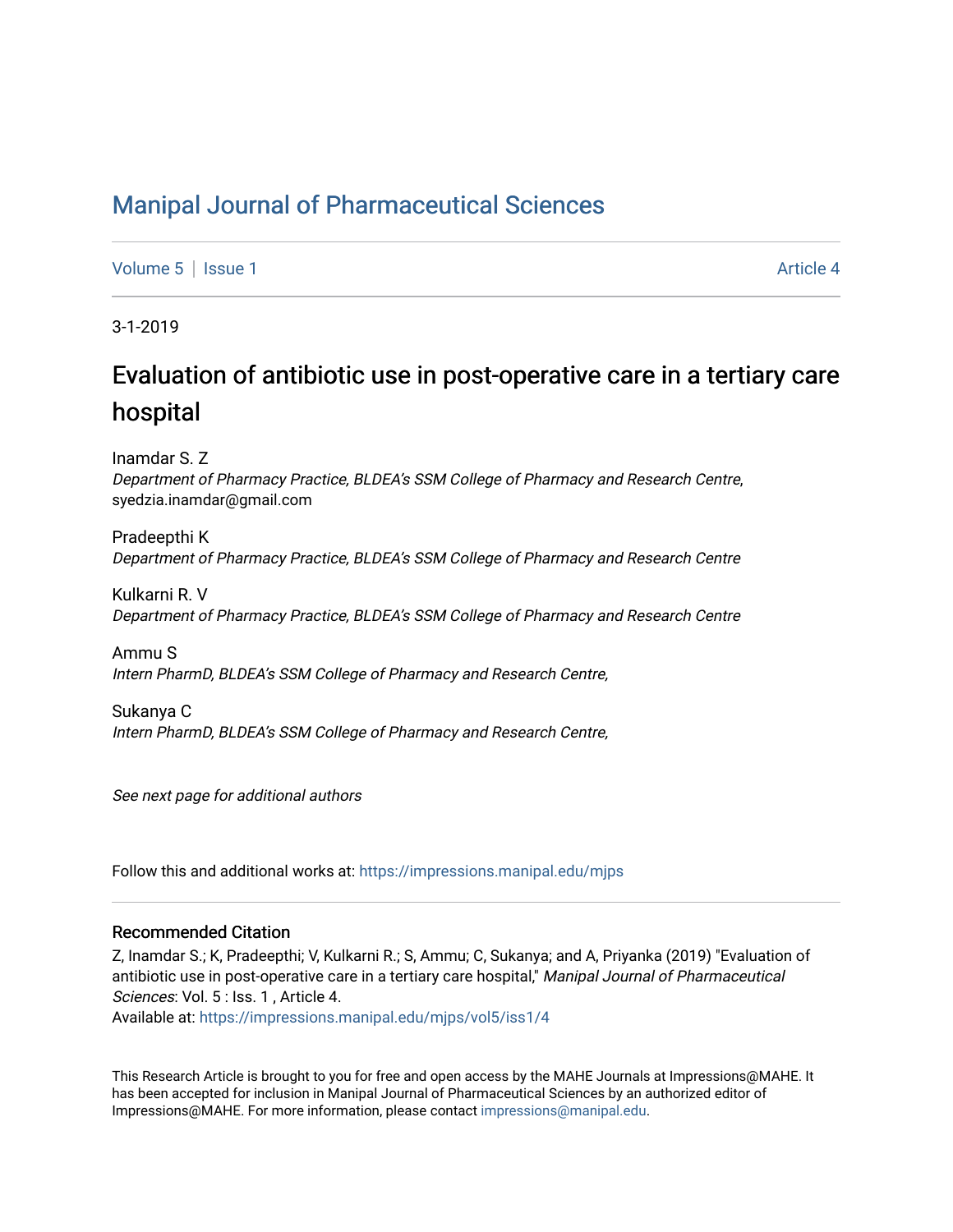### Evaluation of antibiotic use in post-operative care in a tertiary care hospital

#### Authors

Inamdar S. Z, Pradeepthi K, Kulkarni R. V, Ammu S, Sukanya C, and Priyanka A

This research article is available in Manipal Journal of Pharmaceutical Sciences: [https://impressions.manipal.edu/](https://impressions.manipal.edu/mjps/vol5/iss1/4) [mjps/vol5/iss1/4](https://impressions.manipal.edu/mjps/vol5/iss1/4)